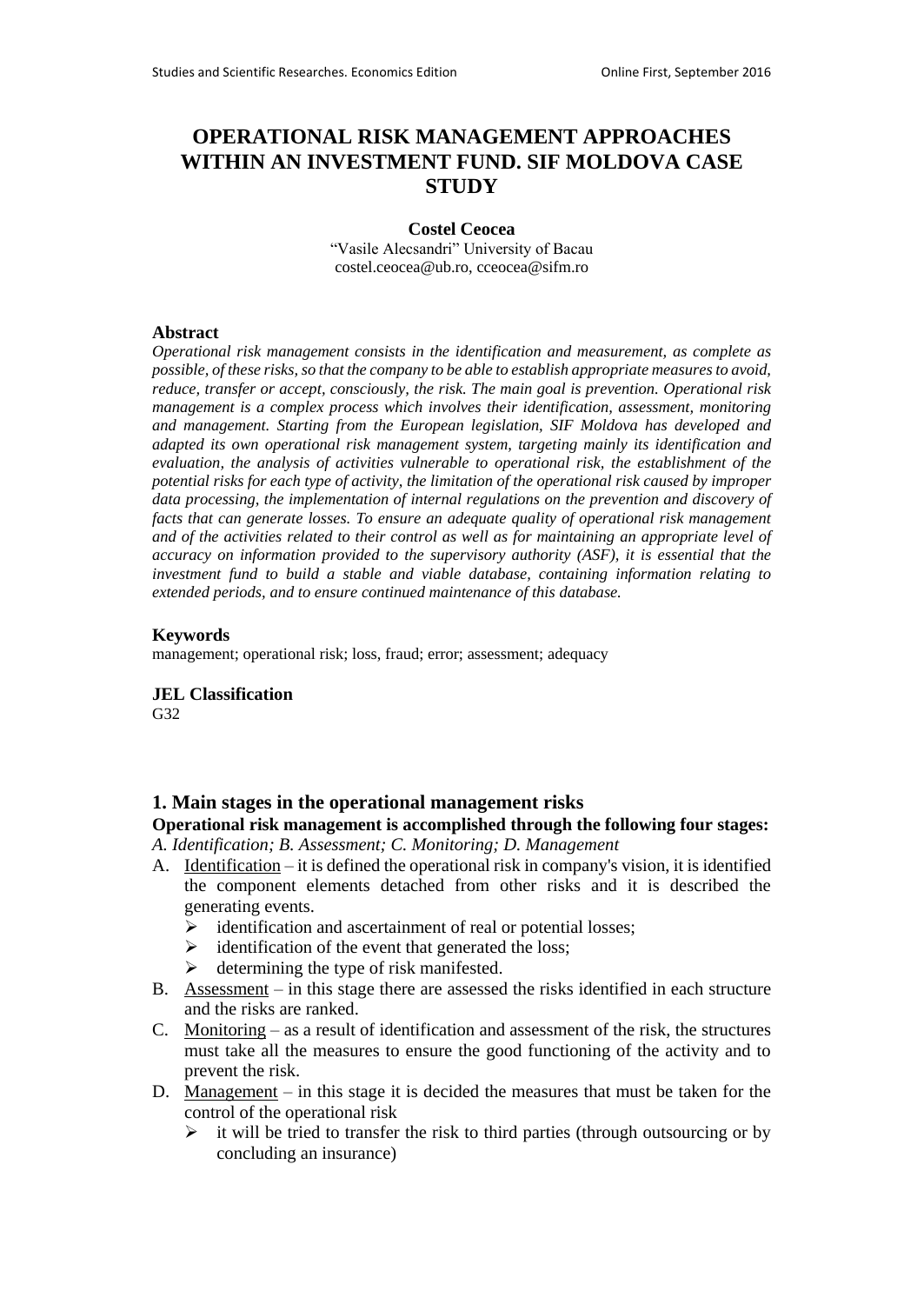$\triangleright$  it will be tried to diminish the operational risk, in the sense of decreasing the frequency or their magnitude.

Generally, the frauds are more spontaneous than premeditated. They become more frequent where they are not detected from the beginning and where there are not taken the measures necessary for the prevention. Among these measures there are included:

- $\geq$  adequate sharing of responsibilities so that each employee to be liable only by one of the following activities: conclusion of a transaction; making a payment; registration of the transaction in the accountancy, etc. This is necessary because the frauds are committed, usually by one person;
- $\triangleright$  existence of an effective control system. Those who potentially would like to commit irregularities must be discouraged by the existence of an appropriate control system;
- $\triangleright$  careful review of the norms and security systems and the identification of the weaknesses that could represent a risk of fraud;
- communication and clear notification of the procedures that must be applied in certain situations;
- $\triangleright$  the staff must know very precisely the degree of competence and the risk they assume;
- $\triangleright$  company staff should be always aware of its responsibilities in relation to the identification and reporting of the risks, so that the own risk management to be at the basis of each daily activity for everyone
- $\triangleright$  identification at the company level of the key persons as activity, as experience, as knowledge.
- $\triangleright$  persons who monitor risks must be independent from those who take the risks.

An often used solution in the operational risk management is the risk transfer by contracting an insurance policy for certain risk generator events. The company relies on the ability of the insurer to pay a compensation, in accordance with the contractual terms, thus, financing the coverage of some damages.

**Within SIF Moldova,** in accordance with the procedures on the operational risk approved by the management of the company, the structures (departments, services, activity groups):

- 1. **Identifies and assess the operational risk, taking into consideriation the following:**
	- a. the factors of internal and external environment in which occurs the company's activities;
	- b. the risk tolerance of the company;
	- c. the strategic objectives of the company and the potential changes that will be implemented by the company;
	- d. elements of suspicion (suspect and incident operations of internal or external fraud) that may result from the carrying out of the transcations which are specific to the activities of each structure of the company, other than those contained in the reports made by the company for the prevention and sanction of money laundering, as well as for the establishment of some measures to prevent and combat the financing of the terrorism in transactions;
	- e. the regulatory framework and the internal regulations specific for the company
- 2. **Analyzes the company activities identified to be vulnerable to the operational risk (implicitly internal fraud), establishing the potential risks by types of activities at each company's structure**, concidering and not limited to:
	- a. applying the principle of separation of powers;
	- b. number, training and qualifications of the staff;
	- c. mode of operation of the internal control;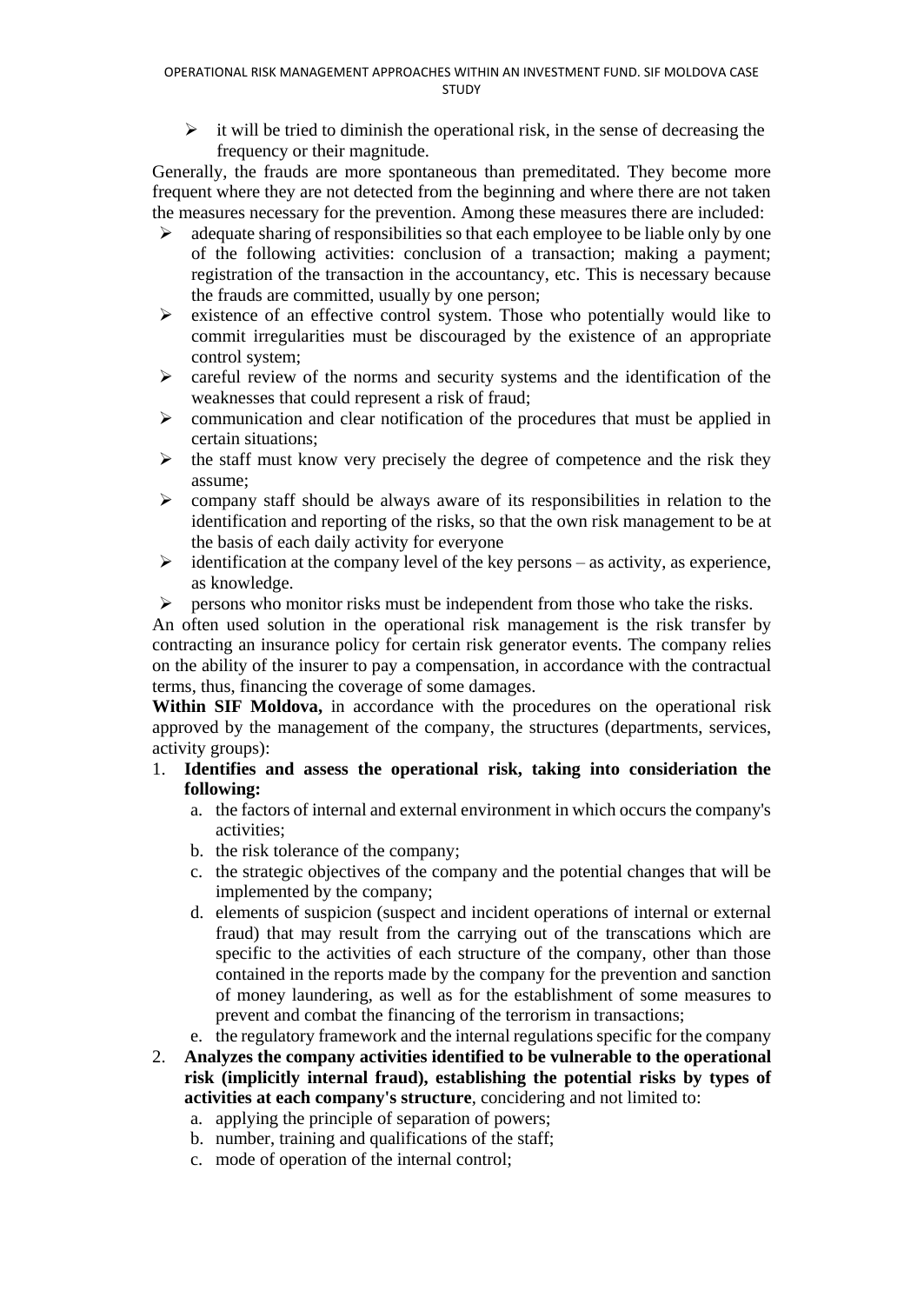- d. use of information system and degree of availability of the equipment and network;
- e. volume and value of the amounts carried;
- f. high fluctuation of staff, its relocation, with or without ensuring in advance of its preparation in order to exercise the new responsabilities;
- g. frequency of occurrence of events that generate direct or potential losses determined as the ratio between the number of cases in which internal fraud occurred within one year and the total number of cases in which internal fraud might have been occurred;
- h. the size of the losses generated by each event which is operational risk generator detected by the control bodies;
- i. inconsistencies in documentation (eg: contracts used in relation with the customers, derogation clauses from internal regulations and standard contracts, providing approval of legality, etc.).
- 3. **Acts to limit the operational risk (implicitly internal fraud) caused by faulty processing of data within each compartment, by having an internal control on all documents,** following:
	- a. if these are prepared in accordance with internal regulations and if there are all the authorized signatures;
	- b. reality of the data and accuracy of the calculations, legality of the operation, existence of the available funds in account, indicating the correct account for performing the operation, etc.
- 4. **Implements, in order to prevent and detect acts that can generate / generated material or monetary damages, internal regulations on the verification and guidance, which follow the application of the legal provisions in force and internal regulations** with regards to:
	- a. correct preparation and registration of documents for opening current and deposit accounts;
	- b. mode of exercising the control of operations;
	- c. implements a system of internal control through an appropriate separation of duties by generating dual control, in order to prevent the conflicts of interest and internal fraud.

## **2. Operational risk management**

The loss due to operational risk events represents the negative change in company's revenues, in the company's asset value or in capital, as a consequence of the events due to operational risk. The defining feature of operational risk events is the requirement to take measures of management of the operational risks occured, regardless of the financial effect of those events. If the occurrence of an event of operational risk generates losses, the risk management is done after the identification of the cause / reason which led to the event of operational risk.

Operational risk management includes the following elements:

- $\triangleright$  a well defined organizational structure, with tasks and responsibilities of operational risk management, covering all the important organizational structures of the company,
- $\triangleright$  tools of identification and management of the risk,
- $\triangleright$  mechanisms that facilitate the reduction and prevention of the operational risks and of the losses identified,
- company's management information reports.

The methods and instruments of operational risk management are those processes and systems used by the company for identifying and managing the operational risk, as well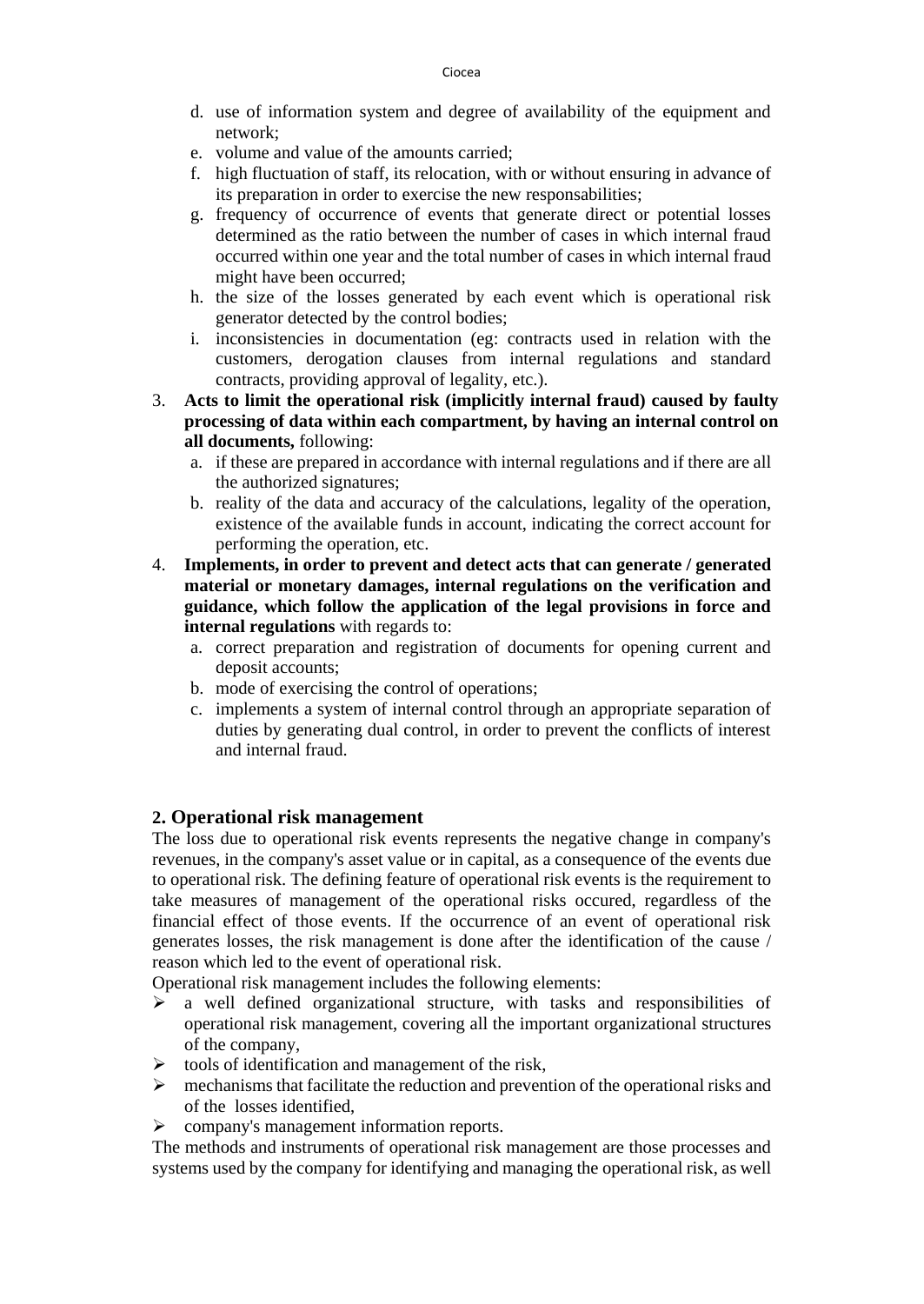as for the determination of the operational risk level at which the company exposed. These methods and tools of management of operational risk include:

- a. collection of data on losses due to the occurrence of operational risk events
- b. self-evaluation of operational risk
- c. main indicators of operational risk
- d. reporting system of losses from operational risks (Operational Risk Application)

**The purpose of applying these methods and tools is to increase the awareness of employees with regards to the existance of the operational risks in the activities carried, the identification, documentation and analysis of the operational risks.**

# **2.1. Collection of data on losses due to the occurrence of operational risk events**

Operational risk events can be classified into the following four major categories depending on the cause that led to their appearance:

- **Human error**: The errors have their origin in omissions or mistakes due to human factor. Examples: exceed the terms, incorrect input data, lack of knowledge / information needed to perform such work, incorrect customer information, etc.
- **System error**: These errors are the result of using inadequate or incorrect information systems. Examples: hardware or software failures, computing power interruption, errors display of the information requested by the application used (OnlineBanking, Reports, Scoring, Rating, etc.), malfunctioning of ATMs, etc.
- **Process error:** These errors are the results of inadequate or incorrect define of the processes developed. Examples: the regulation norms of the activities carried out are deficient or incorrect.
- **External factors:** These errors are the result of external events affecting the company or are due to unauthorized activities performed by third parties. Example: natural disasters, vandalism, fraud done by customers (settlement tools, trading with financial instruments, etc.)

According to the recommendations of the European Directive *regarding the determination of the minimum capital requirements for the operational risk of the credit institutions and investment firms*, the company must codify every operational risk event identified in one of the seven risk categories:

- 1. internal fraud,
- 2. external fraud,
- 3. employment and safety practices at the workplace,
- 4. customers, products and commercial practices,
- 5. damages on tangible assets,
- 6. activity interruption and inadequate functioning of the systems,
- 7. execution, delivery and management of the process.

Collection of data on losses represents the collecting, reporting and management of losses due to the occurrence of operational risk events. According to the law, the minimum data collected should include:

- a) gross value of loss,
- b) date on which occurred the event that caused the loss,
- c) recovery mode of the gross value of loss,
- d) reasons which have led to the occurrence of the operational risk event.

## **2.2. Operational risk self-assessment**

This is a survey conducted by the directors of the managing committee, in its own structure, with the aim of identifying the operational risk at which is currently exposed the own organizational structure, highlighting the existing internal control level in its own structure and evaluating the ongoing processes in terms of operational risks that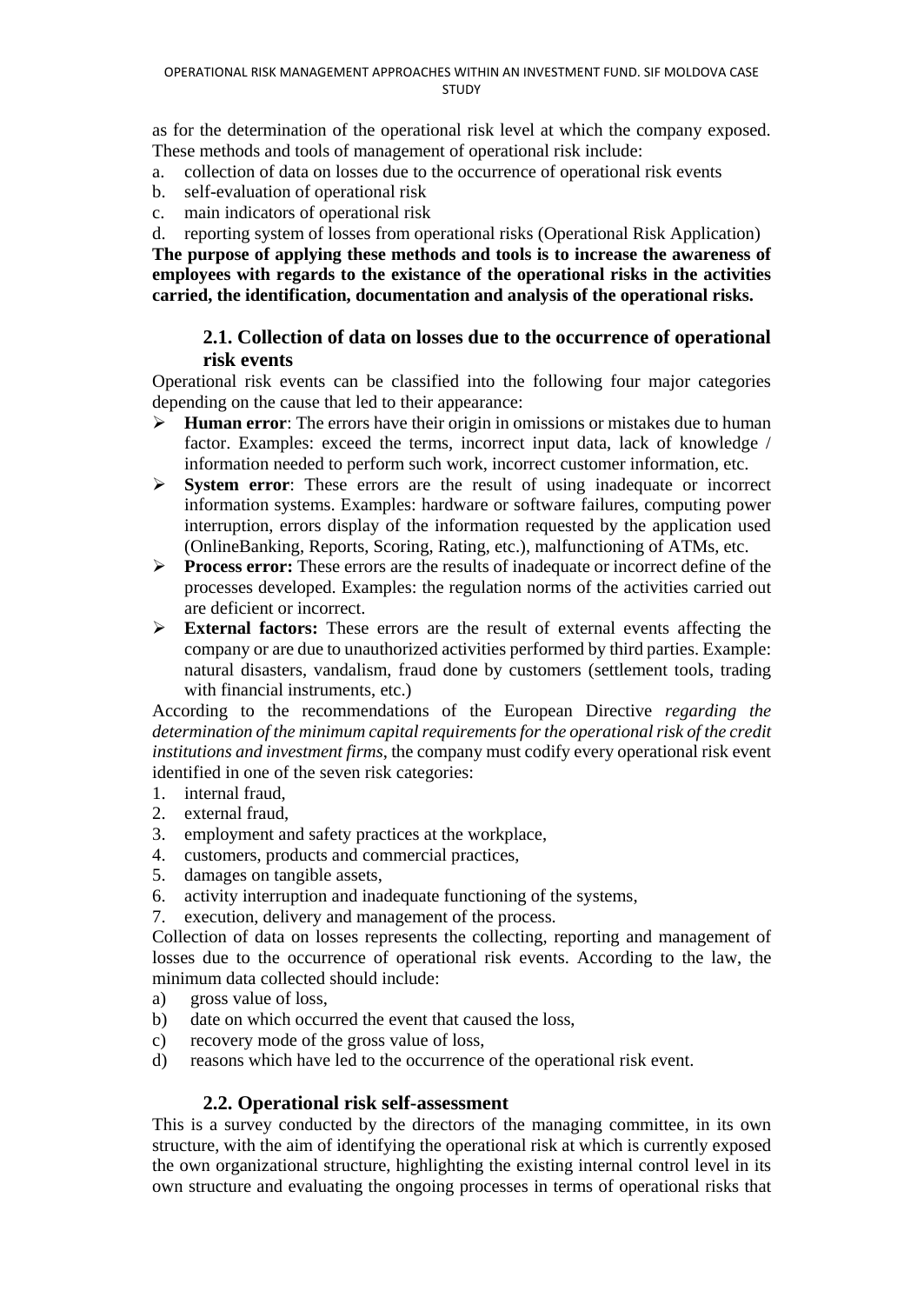may arise. During the survey, the main operational risks are identified, documented and analyzed based on the following aspects:

- $\triangleright$  checkpoints within the processes;
- $\triangleright$  IT/ technology;
- human factors/external factors;
- $\triangleright$  security.

The survey will be conducted periodically at the initiative of the risk management.

## **2.3. Key Risk Indicators – KRI**

They are used to detect the risks that come into the intervals of attention. It is necessary to set target values for the indicators of risk. There are those indicators whose value is reflected in the changes of the relevant factors in terms of the imminent appearance of some risks. Determination of the appropriate indicators and the change of their value in time, allow the forecast and prevention / reduction of the operational risks.

The main risk indicators indicate that certain processes undertaken within the company are probably more exposed to operational risk than others. The main risk indicators are not representative by their nominal value (an indicator is not too big or too small), but by their tendency that can demonstrate that the operational risk is increasing in certain areas (eg the staff fluctuation in the last period is obviously higher than that which was observed during the previous period, it has increased the number of errors, the surge in sales of a particular product in a branch etc.). The circumstances in which a trend of a main risk indicator has been formed must always be considered.

For an easier understanding of the main indicators of risk they can be divided into the following categories:

- $\triangleright$  main indicators of general risk increase of the operational risk at the company level
- $\triangleright$  main indicators of risk on the product increasing the operational risk on a certain product
- $\triangleright$  main indicators of risk on the process increasing the operational risk on a certain process
- $\triangleright$  main indicators of risk per unit increasing the operational risk on a particular area/division/department of the company

### **2.4. Warning systems**

The warning systems (green, yellow or red code) are established to monitor the limits of the main risk indicators. In case a main risk indicator is assigned the yellow or red code, then it is necessary to be undertaken certain actions:

- $\triangleright$  The green code means a normal state (without operational risk)
- $\triangleright$  The yellow code means that it has been increased the operational risk and it is required an thorough investigation of the circumstances,
- $\triangleright$  The red code means an emergency situation that requires immediate action.

In an ideal situation, the main risk indicators must always be of yellow or green color, because, if it is set correctly, this monitoring system for operational risk must allow early detection of the problems and, consequently, the remediation beforehand of the features of the product / process / IT tools, etc. In all cases it is mandatory to check the accuracy of the data and the circumstances in which it was formed the tendency of the main risk indicators.

If, after these plausible checks it is proved that the operational risk has increased (eg a particular process generates too many errors due to the human resources involved, because this process was not automated or a product was wrongly developed and caused high rates of default, etc) then it is required a series of actions, such as those listed below, by way of illustration:

 $\triangleright$  contact of the concerned department